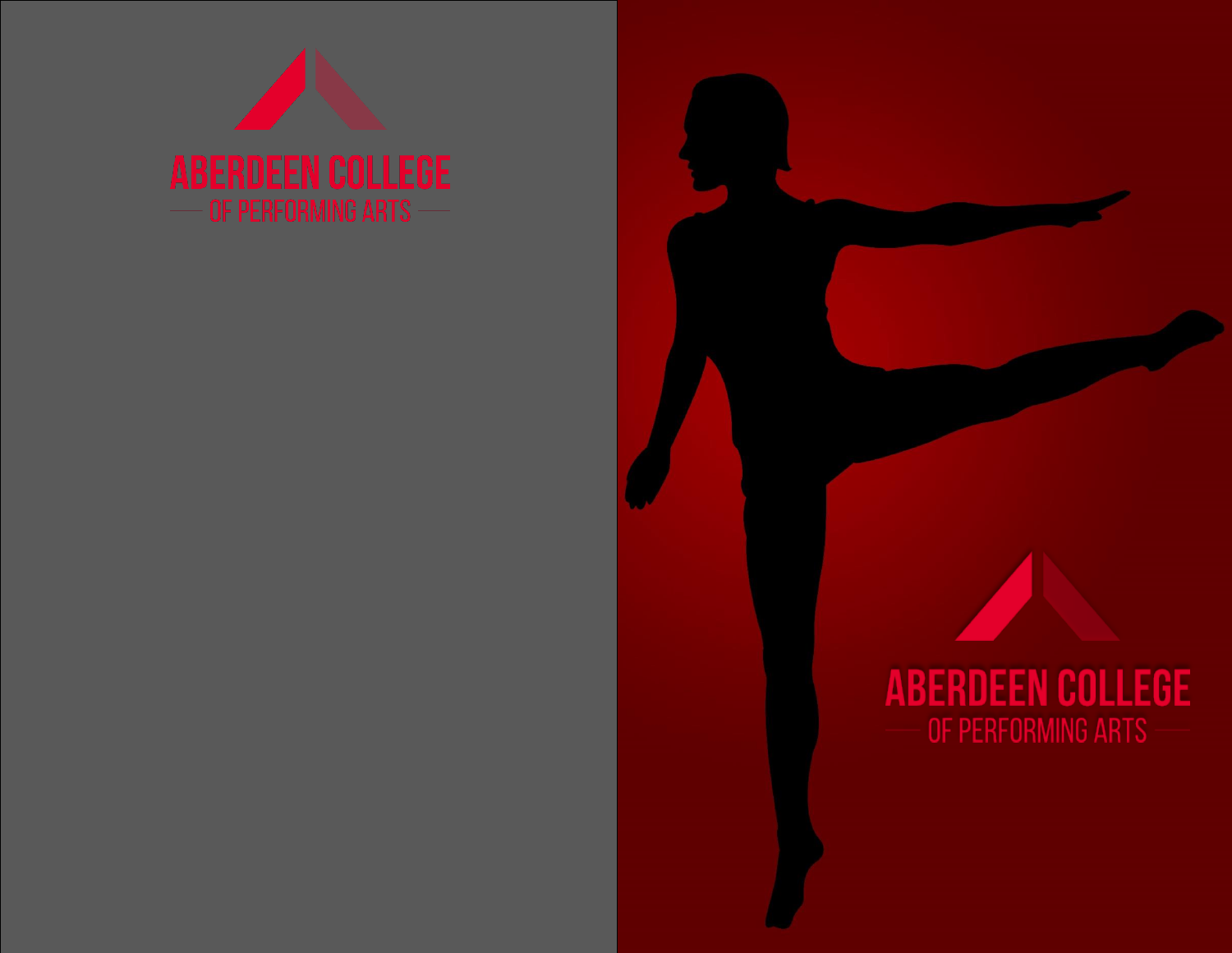# **ABOUT US**

Situated in the centre of Aberdeen, Aberdeen College of Performing Arts is one of the North East's leading dance & performing arts centres, offering fantastic facilities & expert tuition. The courses we have designed serve as an excellent preparation for going straight into professional work in Musical Theatre/Performing Arts or for further training in performing arts. The courses are structured to give students a thorough grounding in the core aspects of acting, singing & dance, with coaching aimed at developing a high level of skill & diversity to succeed in what is a very competitive industry.

By concentrating on a manageable intake (approx. 10 students per year), students will work in small groups & receive regular one-toone sessions with tutors & specialist practitioners. Students will not only work with experienced full-time teaching staff but will also have the opportunity to participate in workshops & master classes with a wide variety of visiting professional choreographers, tutors & performers. This provides a valuable link to current professional practices & influential contacts within the industry. Throughout the course students are carefully monitored and encouraged to discuss class progress with course tutors. In-house and external productions, work experience and annual performances aim to consolidate all that has been learnt in the classroom, giving students confidence & experience in performing in front of an audience.

#### **Our Facilities include:**

Large Waiting Room Study Room – Dedicated for our full-time student's daily use 'The Den' - Changing Room and Chill out area Studio 1 - The Largest Dance Studio in the North East of Scotland. Waiting room upstairs Studio 2 Studio 4 Singing Studio Kitchen (full time Students are permitted to use)

The studios are in the centre of town with many student hall complexes within 5-15 minutes walking distance. There are many shopping centres and shops near- by.

### **ENTRY REQUIREMENTS**

Ideally (but not a necessity) you should have at least two Higher Grades (or equivalent) including Drama, Music or Dance Practice and English. Equivalent NC qualifications in related disciplines will also be considered. However, entry is by audition and interview only and not on academic merit. Previous experience performing is essential. Some knowledge of music theory and experience of an instrument are helpful but not a prerequisite for the course.

If you are in doubt as to your suitability and entry requirements, then please still apply and we will further advise. You will be expected to demonstrate your performance abilities. Auditions will be individual.

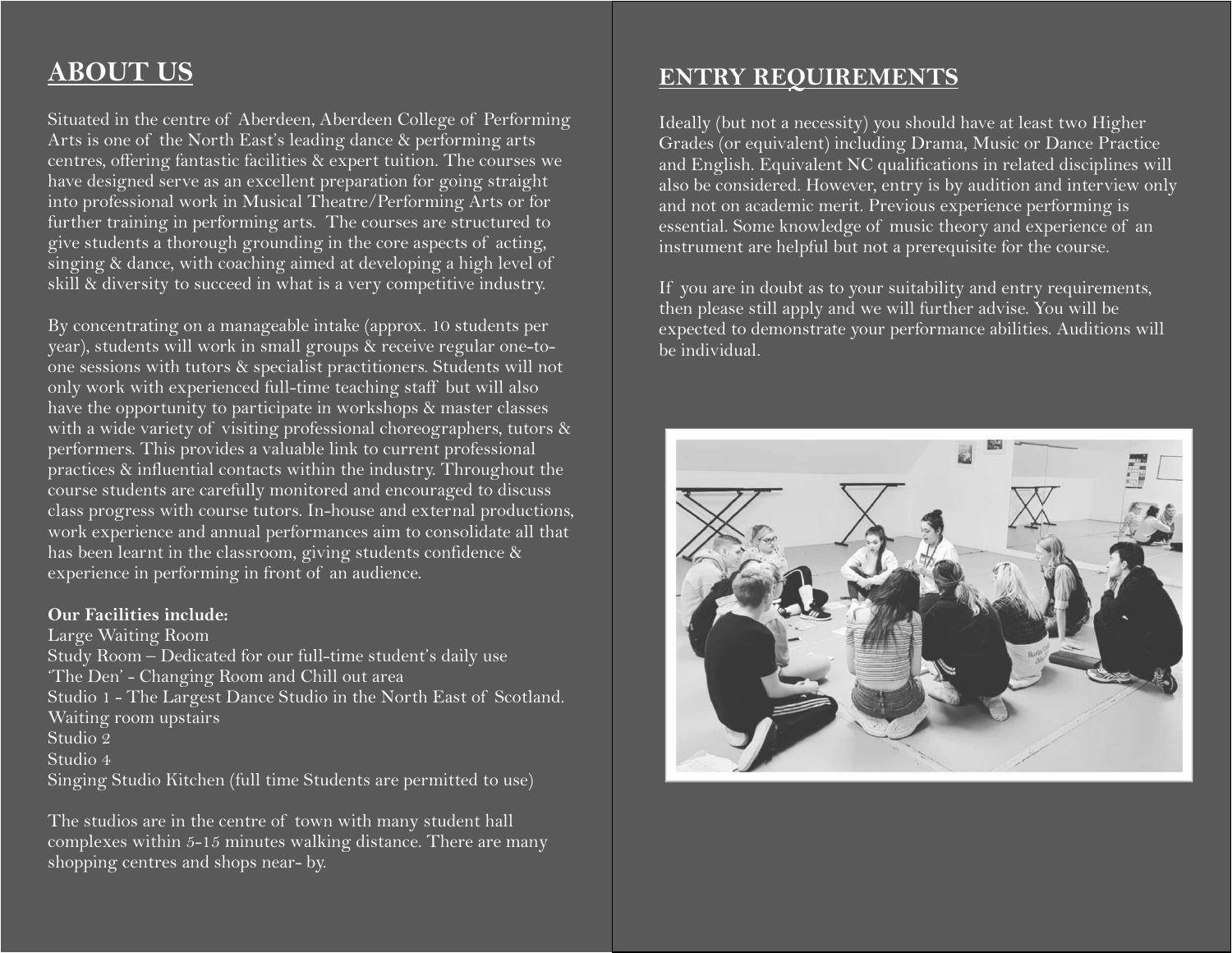## COURSE CONTENT

You will study full time for a minimum of 25 hours per week for the Higher National Diploma in Musical Theatre. This is a mix of taught classes, personal practise and research time. Alongside the HND course units, you may also study Grade 8 Trinity College Musical Theatre in year 1 and your Associate Diploma in year 2. BATD and IDTA Dance exam grades are available too and these final exams like Trinity College are optional. As part of the HND course you will take part in dance, singing and drama tutorials. There are 28 credits to be successfully completed over the 2 years. The Graded unit gives the overall grading of the HND.

Some of the mandatory units which must

be passed for HND Musical Theatre are: Tap Dance / Jazz Dance / Ballet Dance / Singing / Vocal Production / Acting & Performance Extra classes you will take give you the opportunity to study Commercial, Pas de Deux, Choreography, Acting Techniques, Shakespeare, Body Conditioning to name a few and business skills which may help you in the future when working in the industry. All students will be given the opportunity to take part in public performances to gain vital experience and to enhance performing skills. Throughout these units students will work on a wide range of repertoire. This Course is accredited by the SQA and the SQA will annually inspect our tutors, verifiers, course work and marking standards so you can be assured of a high standard of course training. All HND certificates are issued by the SQA.



## **THE EXTRAS THAT WE OFFER**

#### **Trinity College Examinations:**

Alongside the SQA units, students may prepare to sit their grade 8 or Associate Diploma in Musical Theatre. Repertoire that is studied in the HND units will also be suitable for Trinity College London examinations. Students are required to prepare a programme of pieces, rehearse them to a very high standard and perform them to an independent examiner. Any candidate successfully passing their grade 8 exam will also gain UCAS points dependant on their exam grading and these points can go towards entry for a further higher education course if that is the destination of the student after completing our course. Trinity College is one of the world's leading drama, music and musical theatre examination bodies. An independent Trinity examiner will travel to our Aberdeen studios to conduct the exams. As music theory is also studied on the course, optional theory exams may be on offer through Trinity College too. BATD (British Association of Teachers of Dancing), IDTA (International Teachers of Dance) and ABT (American Ballet Theatre) are three of the World's most highly regarded dance organisations. Alongside the Ballet, Tap, Jazz Units you will also study Street Dance, Commercial, Basic Ballroom/Partner Work and Musical Theatre dance styles and have daily Body conditioning sessions. Body Conditioning and Fitness are equally as important as learning dance techniques. There will be an opportunity to take formal dance examinations through these dance associations should you wish. Dance Leaders – Students may be given the opportunity to gain their Level 2 Dance Leaders award.

#### **Master Classes**:

Aberdeen College of Performing Arts have a close link to many industry performers, teachers and directors and as often as possible we will have Master Classes with these working professional performers who will also cover course content and audition techniques.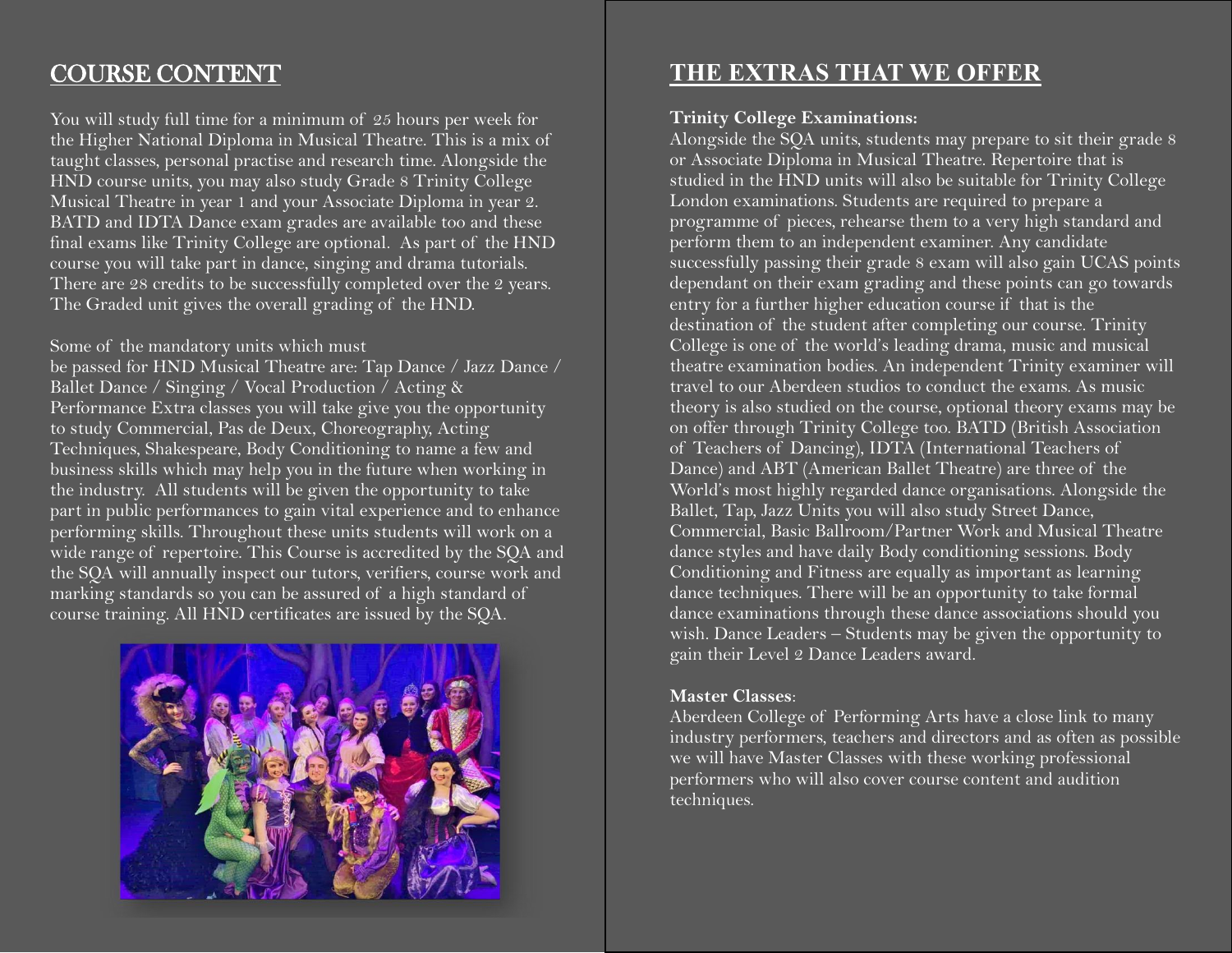## **LIFE BEYOND HND**

While the 2 year course in Musical Theatre is a great grounding for life in general (confidence, presentation skills, hard work ethos, physical fitness etc) there are many routes students can take after successfully gaining the HND. For example, professional work, further study in Dance or Acting, or jump in to a 3rd year university degree course which through part time study can covert the HND into a BA (hons.) degree. Whatever route you chose to follow upon completion of the course, we are there to help and support. We can also act as a reference on your behalf should you need one. Throughout the year there may be extra opportunities to perform or take on professional jobs. In the past our students have performed at pantomimes, fashion shows, charity events, corporate oil company events and paid performance work. We have been lucky enough to have performed with Plan B, Jake Whitehall and Kerry Ellis/Nathan James/Lorna Luft / Adam Garcia to name a few.

### **LOCATION**

Our College facilities are in the Centre of Aberdeen, with lots of student accommodation in the area. Our facilities are ideal for students studying full time. As well as many studios to work in during free time or non-tutor contact hours we have The Study Room - the student chill out room, the den and a fully functioning kitchen. Our College is an NUS member, meaning students can access a student card upon matriculation and apply for an NUS card which gives discounts in a variety of shops, services and restaurants.



### **COURSE FEES**

Aberdeen College of Performing Arts is a private institution. As we are a recognised Further Education provider you may be eligible to apply to the Student Awards Agency for Scotland for some assistance. You may also be eligible to apply for young Student Bursary too, dependent on your personal circumstances. As we are a private institution, we have complete independence over who we accept onto the course and the number of students we accept. Alongside our own course tutors, we are also free to employ professional staff for workshops throughout the year and to fund Musical and Dance productions at local professional venues. This full time 2 year course not only consists of study to gain an HND in Acting and Performance but we have added extra classes and opportunities to the full time course to ensure that we deliver a course which will produce students ready to take their next step into further study or professional work.

The Tuition Fees each year are  $\text{\textsterling}3500$  (total for 2 year Diploma would be  $\text{\textsterling}7000$ . Optional Trinity College, Dance and Music exams and performance trip are a separate additional fee. For example, the fee could be made up of the follow  $\mathcal{L}1205$  SAAS funding (If you are eligible for assistance – the figure can vary year to year): £2295 personal contribution\* or £2195 once the deduction of the  $\mathcal{L}100$  course deposit has been made. We split this yearly fee into 10 monthly instalments of  $\text{\LARGE{209}}$  per month.

This contribution can be made up of your own resources, parental contribution, student loan funding (if eligible) or young students bursary (if eligible). Upon acceptance to the 2 year course we will detail the payment dates and instalments. This can be mutually adjusted dependent upon each student's circumstance. A nonrefundable deposit of  $\mathcal{L}$ 100 is required to be paid immediately to secure your place on the course if you are accepted for study. Once the course has started course fees are non-refundable and withdrawal from the course will result in full course fees for that year still being due to AC.PA.